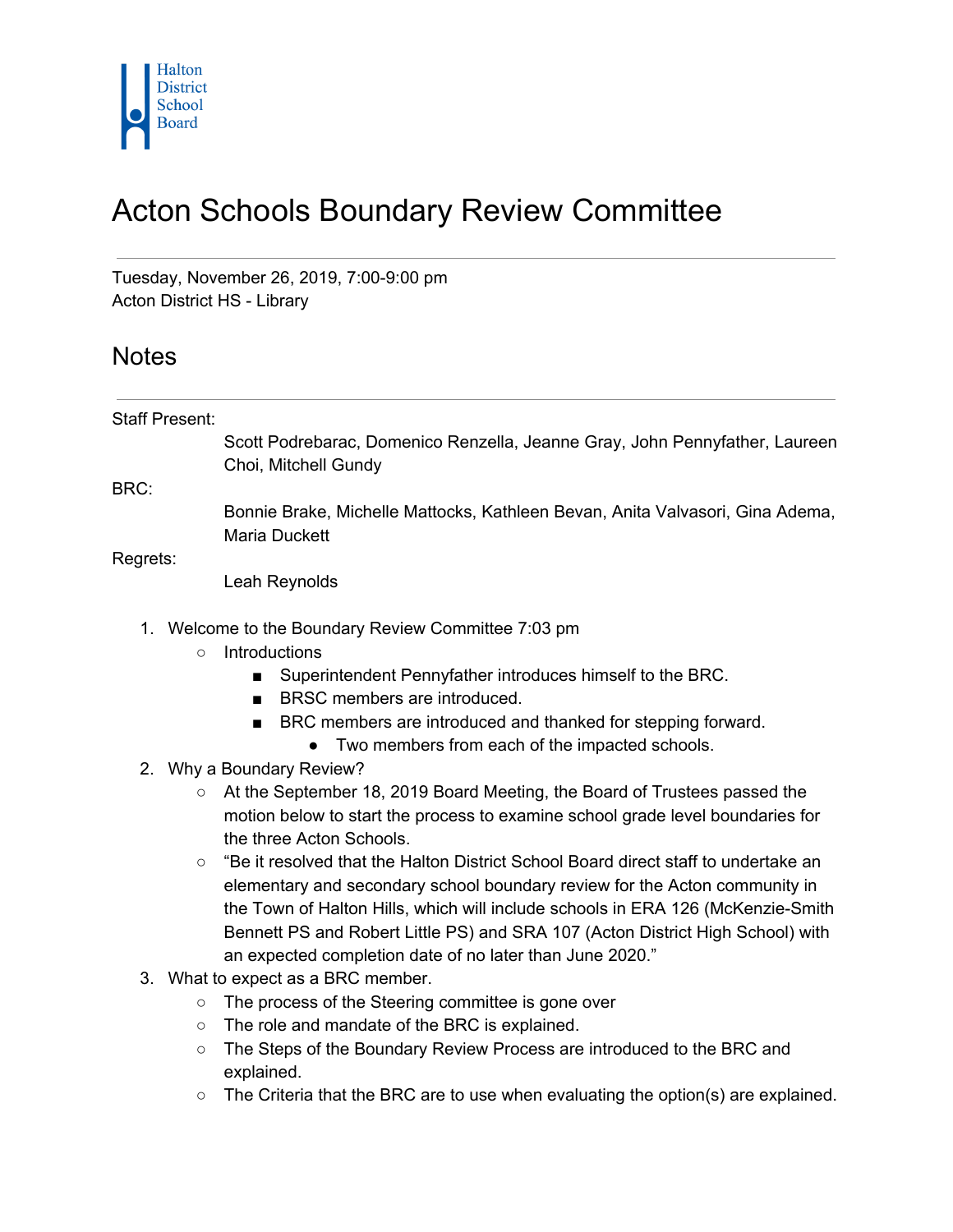- Is there something that could be added to the criteria? And what are the important ones to the BRC.
- 4. Option 1
	- There is currently 1 option.
		- Make ADHS a 7-12 school dular track school (FI and ENG). Robert Little PS becomes a JK to 6 school and offers FI in Grades 2 to 6. Mackenzie Smith Bennett PS becomes a JK to 6 school, offering English program only.
- 5. Included in the binders;
	- Table of contents
	- Boundary Report (HDSB Board Report Number 19109)
	- School Boundary Administrative Procedure
	- School Boundary Review Process Flowchart
	- Maps of School Locations
	- Current Boundary Maps English and FI
		- McKenzie-Smith Bennett PS ENG and FI boundaries
		- Robert Little PS ENG and FI boundaries
		- Acton District HS ENG and FI boundaries
		- ENG boundaries JK-5 for Acton urban area
		- ENG boundaries 6-8 for Acton urban area
		- FI boundaries 2-5 for Acton urban area
		- FI boundaries 6-8 for Acton urban area
		- ENG boundaries JK-5 for Region of Halton rural areas
		- ENG boundaries grade 8 for Region of Halton rural areas
		- ENG boundaries 9-12 for Region of Halton rural areas
		- FI boundaries 2-5 for Region of Halton rural areas
		- FI boundaries grade 8 for Region of Halton rural areas
		- FI boundaries 9-12 for Region of Halton rural areas
	- Detailed Maps
		- Urban Acton
		- North Halton Hills/Milton
	- Glossary of Terms
	- "How to Read" Maps and Projections
	- Options (Boundary Maps and Enrolment Projections)
		- Current Boundaries and Programs
			- Projections for the status quo (nothing changes)
		- Option 1
			- Robert Little PS
				- Sept. 2020: The school becomes JK-6 Eng. and 2-6 FI.
				- Sept. 2021: The school remains JK-6 Eng. and 2-6 FI.
			- McKenzie-Smith Bennett PS
				- Sept. 2020: The school becomes JK-8 Eng. and 7-8 FI.
				- Sept. 2021: The school changes to JK-6 Eng. only.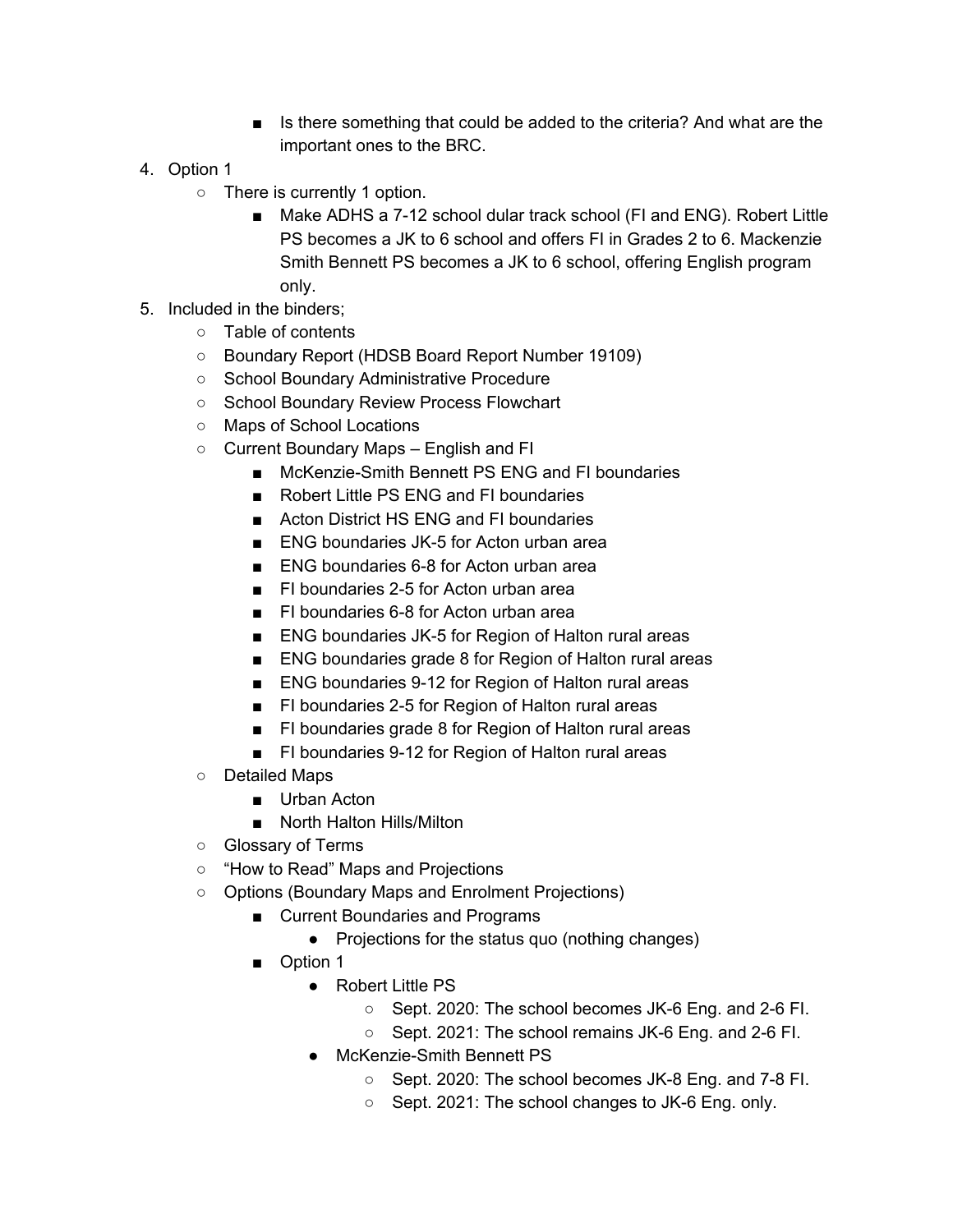- Acton Elementary
	- Sept 2021: Grades 7-8 moves from McKenzie-Smith Bennett PS to Acton DHS.
- Grade Breakdown of Current Projections and Option 1 Projections
- Movement of Students in Current and Option
- 6. Why this review?
	- $\circ$  The BRSC are looking at this review from the academic perspective.
	- This review grew from the administrators that have had deep experiences in Acton.
	- Fewer transition for Robbert Little PS kids.
	- Helps enrolments for Acton DHS, enhancing programs and curriculum.
	- Creating space at McKenzie-Smith Bennett PS for potential partnerships such as Links2Care, Child Care, or the Town of Halton Hills.
	- Diversity of support and learning opportunities for intermediate students.
	- Improved academic performance and improved student well-being.
- 7. BRC are given approximately 20 minutes to look at the option and criteria.
- 8. Questions & Concerns
	- Option 1 has great promise providing a better learning environment down the road with programs and sports etc...
	- There may be space availability in McKenzie-Smith Bennett PS to also include programs such as ROCK.
	- $\circ$  Special education programs could stay at Robert Little PS or they could move.
		- Life Skills is currently at McKenzie-Smith Bennett PS but given the opportunity to stay or move depending on parent choice for Life Skills student.
	- Having an elementary wing at Acton DHS should be considered.
		- It is requested to provide some background data for the 7-12 model.
	- Follow up on the opportunity to expand before and after care at both elementary schools.
	- Start times are a concern.
		- Staff indicated that start times are part of HSTS responsibility, and will follow up with them to provide feedback on potential changes.
		- Bussing for JK-8 is 1.6km.
		- The Board will be bussing approximately 20 more students if the grade 7s and8s move to Acton DHS.
- 9. Criteria Ranking
	- BRC members were asked to identify the criteria most important to them in this study. The following were chosen:
		- Student experience
			- Limiting # of school transitions, sense of belonging
		- Stable, long term boundaries
		- Fiscal responsibility
		- Viability of program